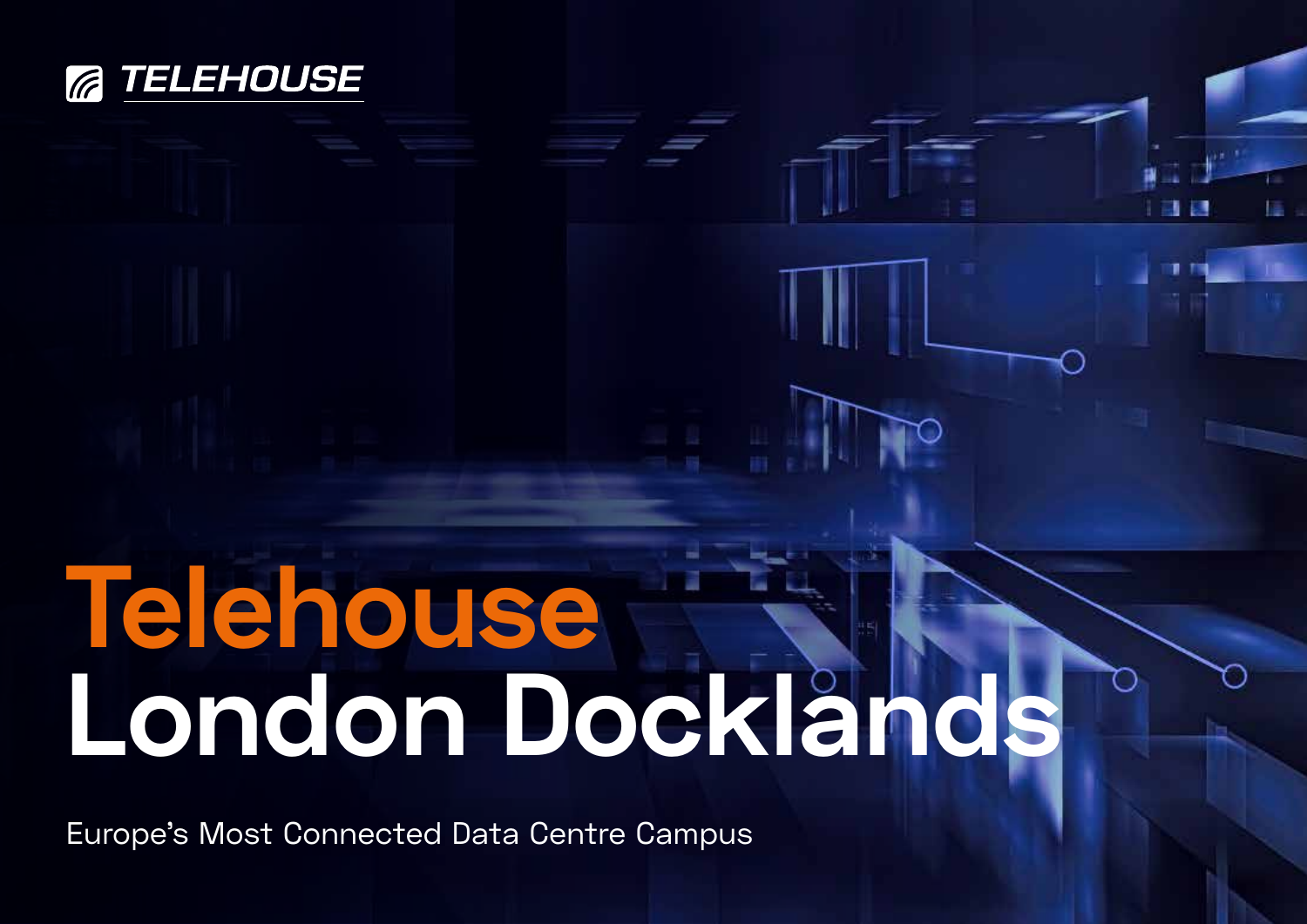# **Our Vision and Mission**

At Telehouse, our vision is a global community that has trust in the protection and security of its data, a highly connected society with the capacity to evolve.

Our mission is to deliver the highest level of customer service, offer unsurpassed reliability within the industry and to continually invest in our global data centres and provide solutions that enable our customers to grow their business.

#### **About Telehouse London**

The Telehouse London Docklands data centre campus is the site of Europe's first carrierneutral colocation facility, the home to the London Internet Exchange (LINX), as well as a backbone for the global internet network.

Today the Telehouse London Docklands campus consists of 4 interconnected data centres with a new 5th data centre becoming available early 2022.

Together with KDDI, Telehouse offers a range of internet, network and cloud access services, as well as dark fibre and ethernet connections to off-site locations worldwide.



#### **Why choose Telehouse as your colocation provider?**



#### **Where the world's data traffic meets**

Home to the London Internet Exchange (LINX) and a diverse ecosystem of connectivity partners.



 $(24/7)$ 

**C)** 

 $\Omega$ 

#### **A safe home for your data**

Full CCTV surveillance, 360° monitored perimeter fencing and dedicated on-site trained security personnel 24/7.

#### **Support and access day or night**

You'll benefit from dedicated assistance from our on-site remote hands' engineers. Call on our expert support desk or visit our convenient facilities 24/7, 365 days a year.

#### **Connect to your cloud services**

Direct, resilient links to cloud service providers including Microsoft Azure ExpressRoute and Amazon Web Services Direct Connect.

#### **Easily accessible location**

Our Docklands location is just a short journey from Canary Wharf or Central London, perfect for frequent visits, audits or hardware upgrades.

#### **100% renewable energy**

Our London data centres are powered by 100% renewable energy, so you can be sure your equipment is stored in a responsible and sustainable facility.

#### **Easily scalable infrastructure**

**К Л** び

(ပ)

We offer flexible and scalable colocation options, meaning you can closely match budgets to your service needs and reduce unnecessary overheads.

#### **Uptime SLA**

We operate the highest possible level of uptime and redundancy, guaranteeing a service level agreement (SLA) uptime of 99.999%.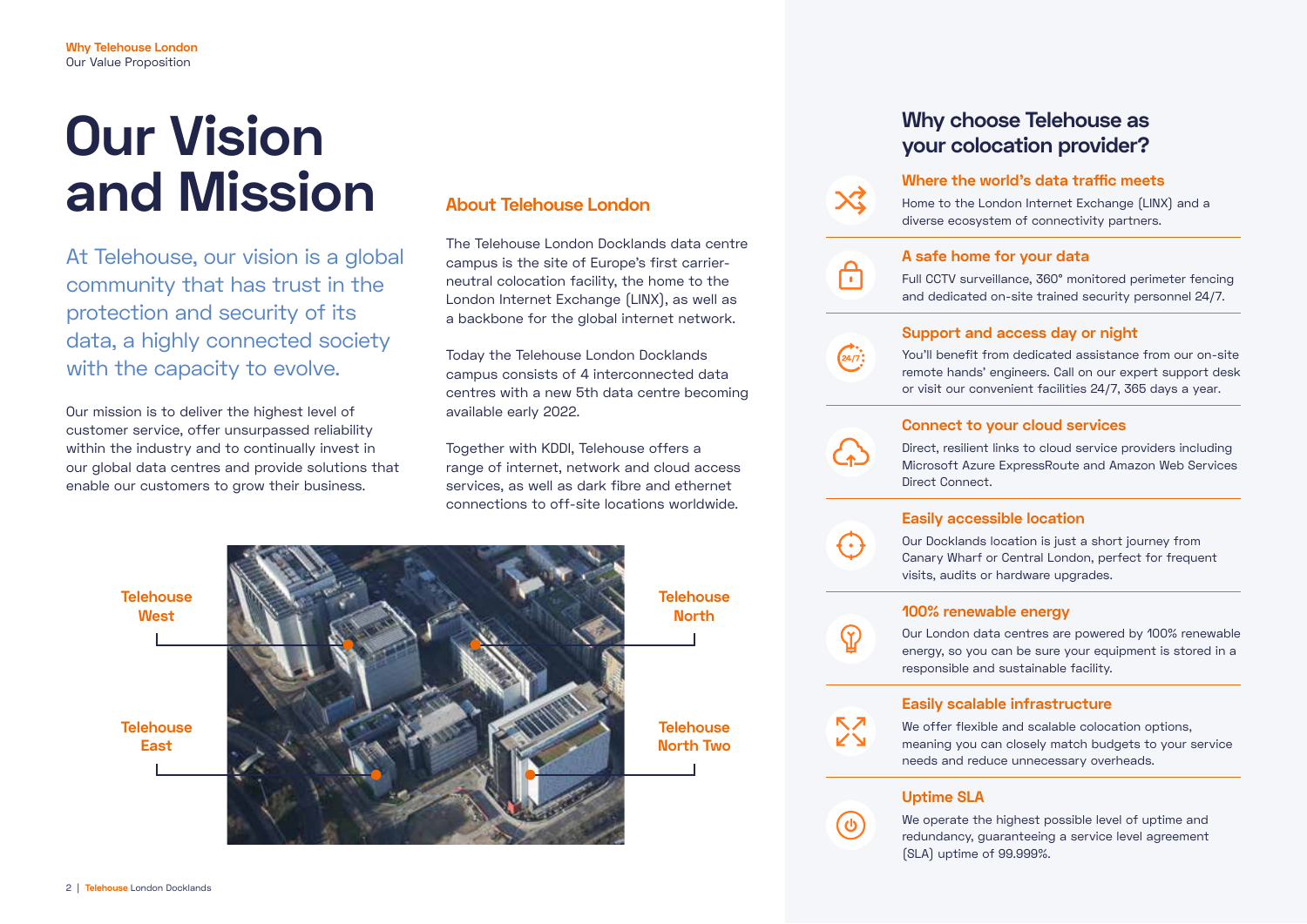### **What makes us different**

#### **Internet hub**

The Telehouse London Docklands data centre Campus is the UK's foremost Internet Hub and Backbone for the Global Internet Network. It has been the primary home of the London Internet Exchange's (LINX's) for more than 25 years.

#### **Connectivity**

Telehouse London data centre customers can connect to an ecosystem of approximately 800 carriers, ISPs and ASPs flowing into the campus. The close proximity to the City and Canary Wharf provides customers located in and around London with a low latency environment ideal for trading exchanges and mission-critical applications.

#### **Power**

Telehouse was the first data centre service provider in the UK to own and operate an on-site private dual primary substation (N+N) connected at 132kV to supplier authority lines. The substation future-proofs the Telehouse London data centre campus and secures enough power to serve its fastgrowing customer base.

#### **International accreditations**

The Telehouse London data centres adhere to the following internationally recognised accreditations:



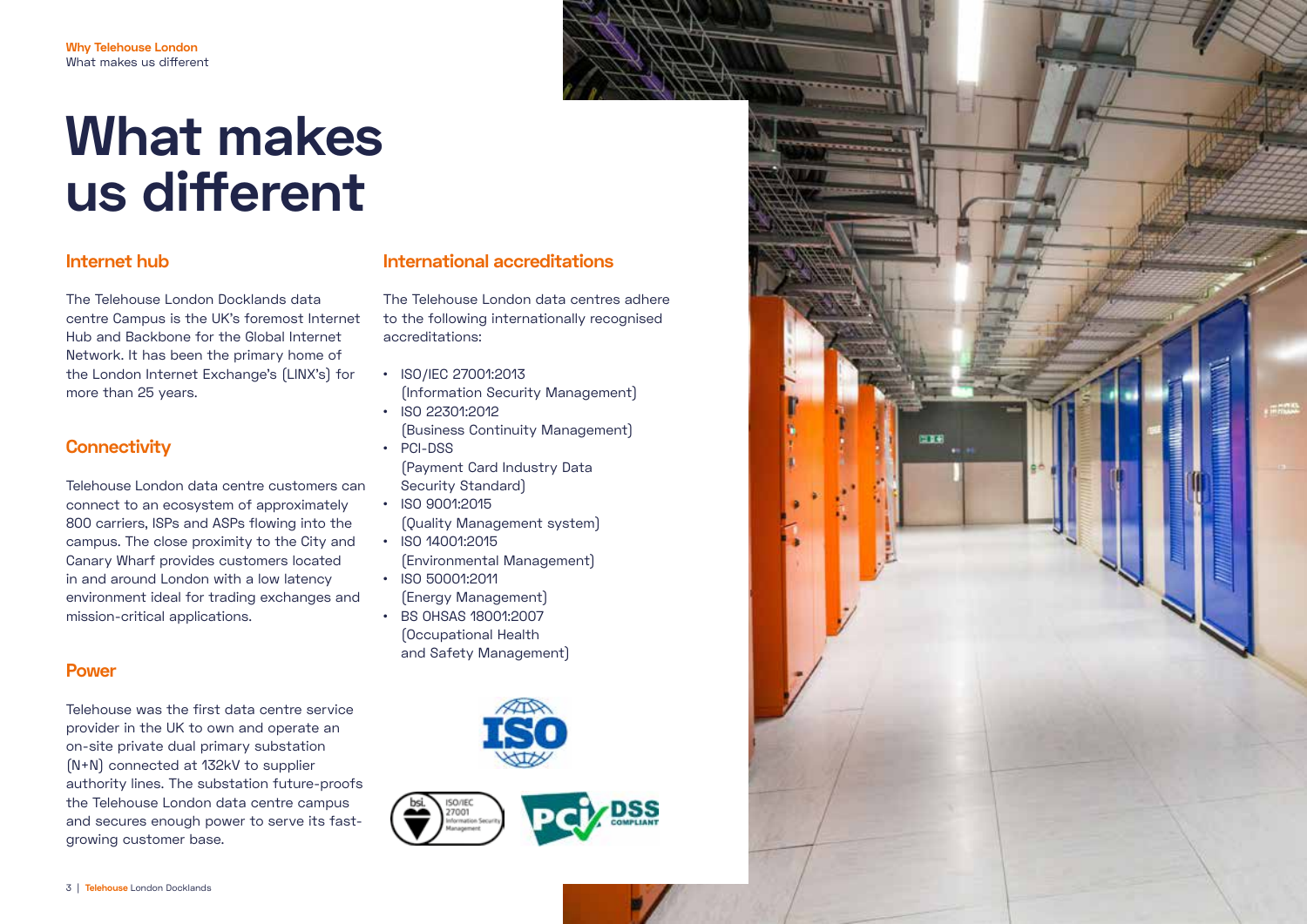### **Telehouse North Two**

Europe's most advanced data centre – Telehouse North Two is one of the latest additions to Telehouse's iconic London Docklands Campus. Clients at Telehouse North Two are part of Europe's leading connectivity hub, with high density power solutions available.

#### **Power**

| Power availability per rack | <b>3kW</b> and upwards        |
|-----------------------------|-------------------------------|
| Incoming power feeds        | Dual redundant, Diverse route |
| Generators                  | 8, N+1 Redundancy             |
| UPS configuration           | $2(N+1)$                      |

| Cooling system                 | Multi storey adiabatic cooling system |
|--------------------------------|---------------------------------------|
| PUE design                     | 1.16                                  |
| Air conditioning configuration | N+2, Hot aisle containment            |
| Cooling SLA                    | 25°C + 2 /-7°C (ASHRAE room design)   |

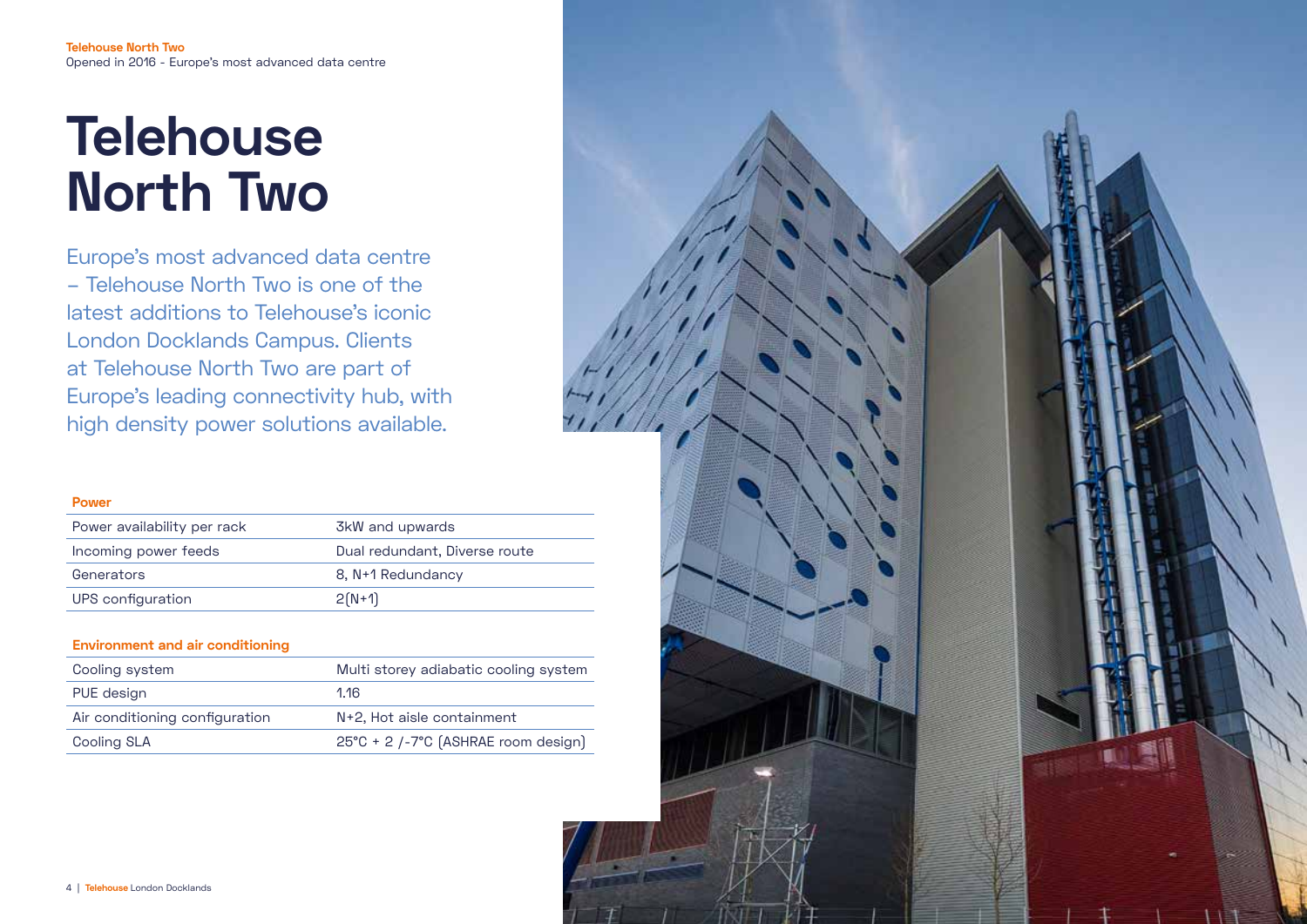### **Telehouse West**

With approximately 5,000m<sup>2</sup> of colocation space, Telehouse West provides an ideal environment for a primary as well as a disaster recovery/backup site.

#### **Power**

| Power availability per rack | 2kW to 4kW                    |
|-----------------------------|-------------------------------|
| Incoming power feeds        | Dual redundant, Diverse route |
| Generators                  | 8, N+1 Redundancy             |
| UPS configuration           | $2(N+1)$                      |

| Cooling system              | Chilled water system air conditioning                                                                                     |
|-----------------------------|---------------------------------------------------------------------------------------------------------------------------|
| Room air conditioning units | $N+25%$                                                                                                                   |
| Room design                 | • Hot aisle/cold aisle zone<br>• 900mm raised floor design with<br>airflow space to provide the most<br>efficient cooling |
| Cooling SLA                 | $25^{\circ}$ C + 2 /-7 $^{\circ}$ C                                                                                       |

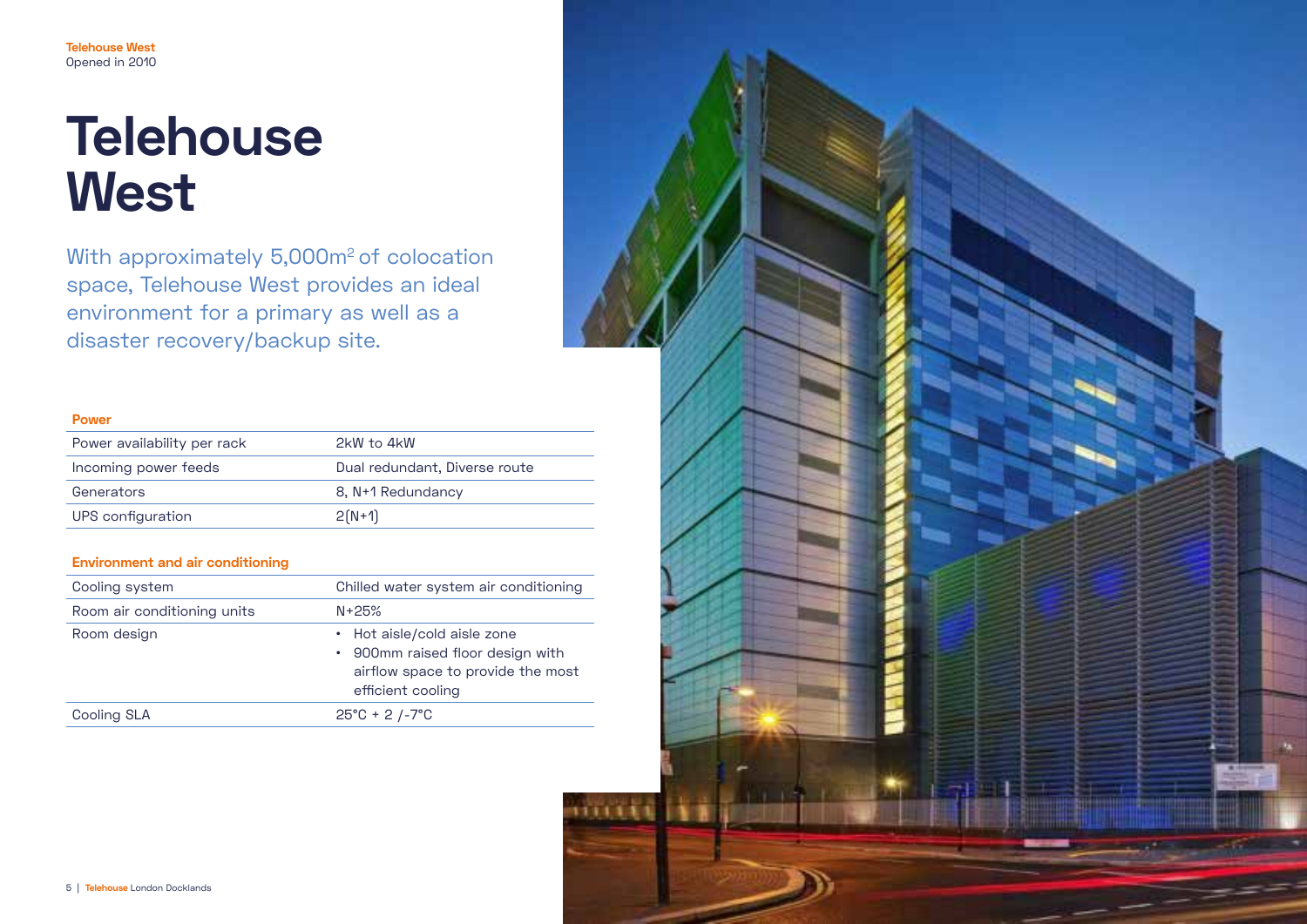### **Telehouse East**

Telehouse East is placed adjacent to the existing sites in the heart of London's Docklands. It is ideal for organisations that require highly connected, low-latency data centre space and offers a superlative environment for a primary or secondary site for mission-critical systems.

#### **Power**

| Power availability per rack | $0.5$ kW to $2$ kW            |
|-----------------------------|-------------------------------|
| Incoming power feeds        | Dual redundant, Diverse route |
| Generators                  | 5, N+1 Redundancy             |
| UPS configuration           | N+1 or 2N                     |

| Cooling system | Air conditioning at N+1 redundancy  |
|----------------|-------------------------------------|
| Room design    | Hot aisle/cold aisle zone           |
| Cooling SLA    | $25^{\circ}$ C + 2 /-7 $^{\circ}$ C |

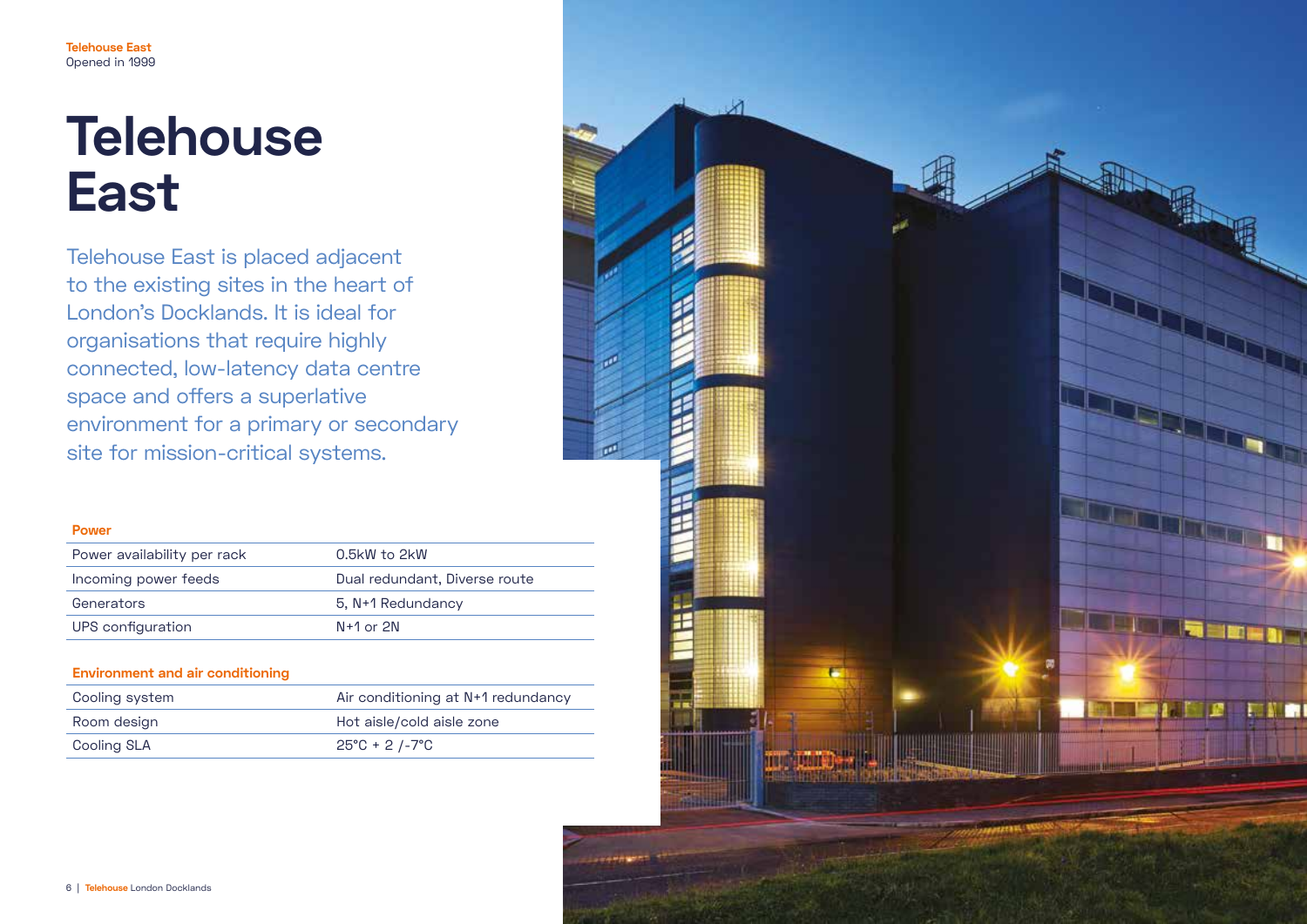# **Telehouse North**

Opened in 1990, it was the first purpose-built colocation data centre in Europe. Telehouse North data centre has been the primary home of the London Internet Exchange since 1994 and continues to be one of the most heavily connected data centres in the world.

#### **Power**

| Power availability per rack | 0.5kW to 2kW               |
|-----------------------------|----------------------------|
| Incoming power feeds        | 3 x multiple diverse route |
| Generators                  | 6, N+1 Redundancy          |
| UPS configuration           | N+1 or 2N                  |

| Cooling system | Air conditioning at N+1 redundancy  |
|----------------|-------------------------------------|
| Room design    | Hot aisle/cold aisle zone           |
| Cooling SLA    | $25^{\circ}$ C + 2 /-7 $^{\circ}$ C |

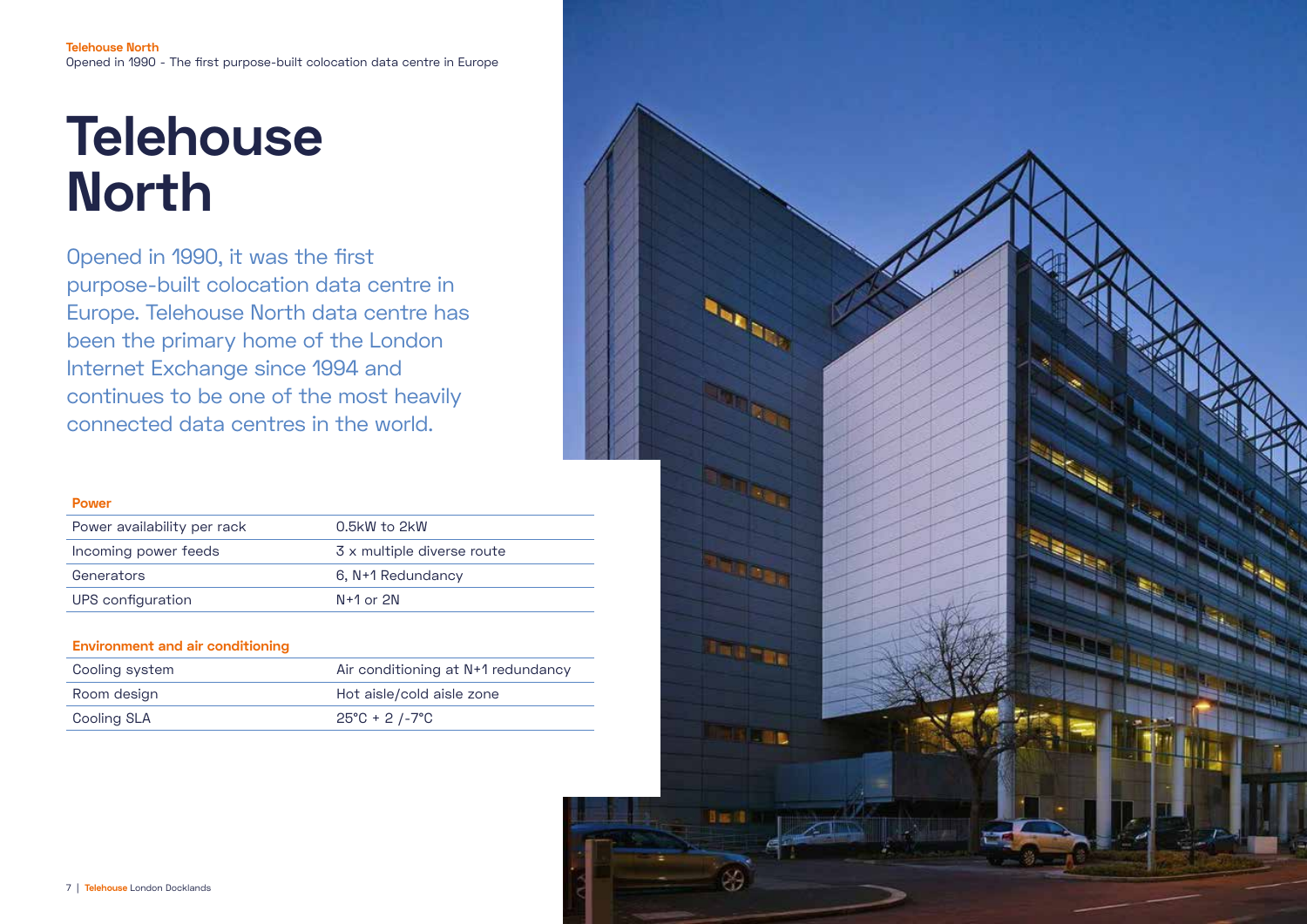### **Telehouse New Data Centre**

Telehouse is expanding its iconic Docklands Campus in Blackwall Yard. Available from early 2022, it will be a leading connectivity hub with access to 2.5 MW of power per floor, connecting into its Dockland campus via two Dark Fibre roots each with over 3,000 single mode Dark Fibres.

#### **Spaces**

| Gross area         | 31,999 sqm               |
|--------------------|--------------------------|
| Rack count         | 550 footprints per floor |
| Standard rack size | 600mm x 1.200mm          |

#### **Power**

| Total power capacity | 15MW (2.5MW per floor)        |
|----------------------|-------------------------------|
| Power feeds          | Dual redundant, Diverse route |
| Generators           | N+1 redundancy                |
| UPS configuration    | 2N                            |

#### **Air conditioning and cooling**

Cooling system N+1 redundancy

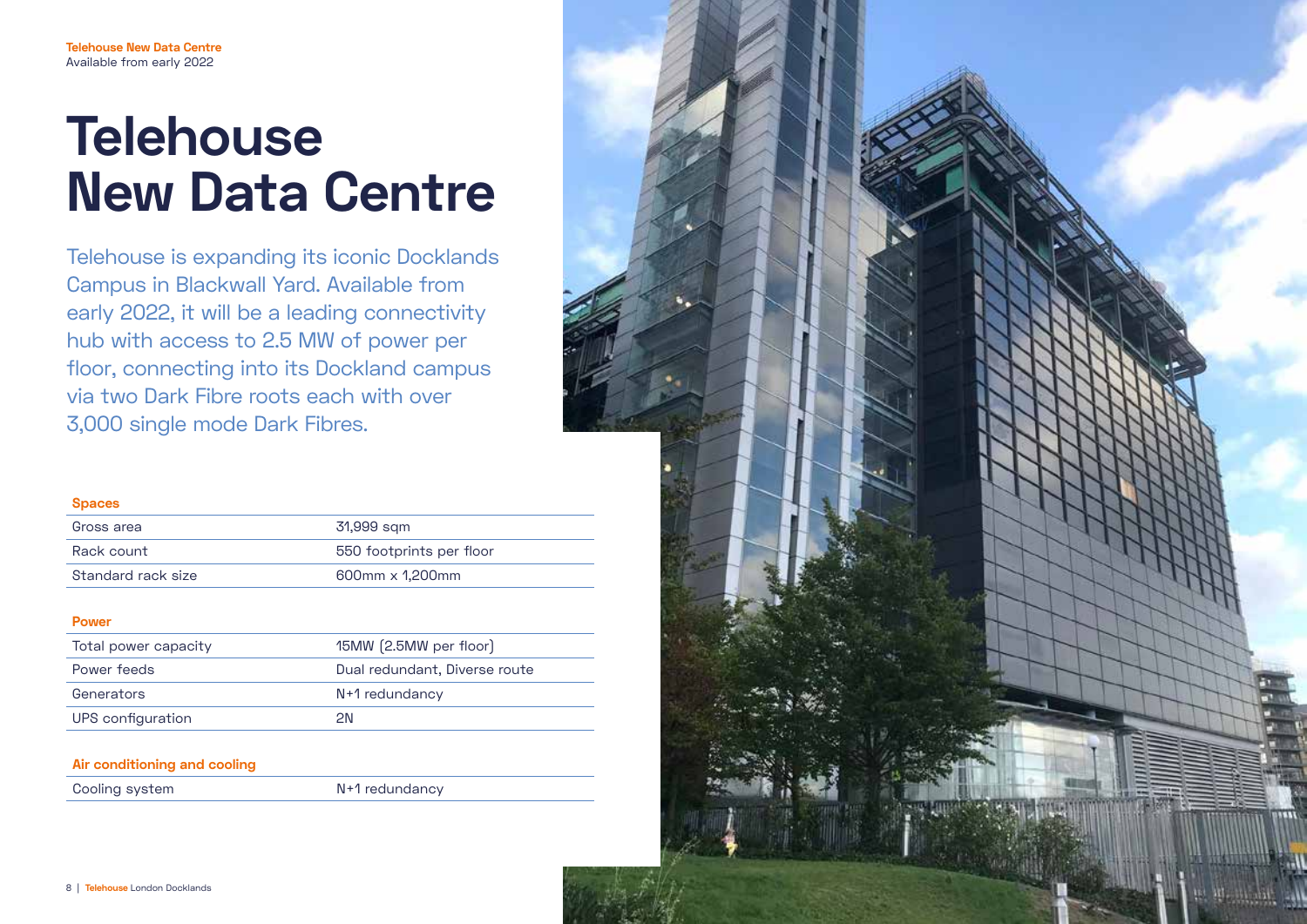### **End-to-end data centre services**

Connecting in Telehouse isn't just about putting a server or cable in a data centre. Whether you're looking to purchase network services, infrastructure, relocate equipment, or need data centre migration services – we're here to provide you with solutions and support your business.

#### **Domestic and global network services**

TAs well as connectivity within Telehouse London Docklands site, we offer a range of internet and network services.

- Domestic and global networks
- Internet
- Access to cloud service providers

![](_page_8_Picture_8.jpeg)

#### **Cross connect service**

Telehouse's onsite cabling engineers install a variety of Copper and Optical Fibre types for our clients to choose from.

#### **Colocation services Dedicated facilities (DFM)**

If you require increased security and high-power density services, we can provide a dedicated, partitioned suite or cage for your equipment.

#### **Shared facilities (SFM)**

谷

This cost-efficient option is perfect for companies that need a small amount of rack space and have less stringent privacy concerns.

#### **Goods supply and services for IT infrastructures**

Telehouse provides varieties of goods and services for your infrastructure and setup needs.

- Cabinet and cage
- Security CCTV, biometric keys
- Patch panels, cable baskets
- Hardware supplies
- Migration services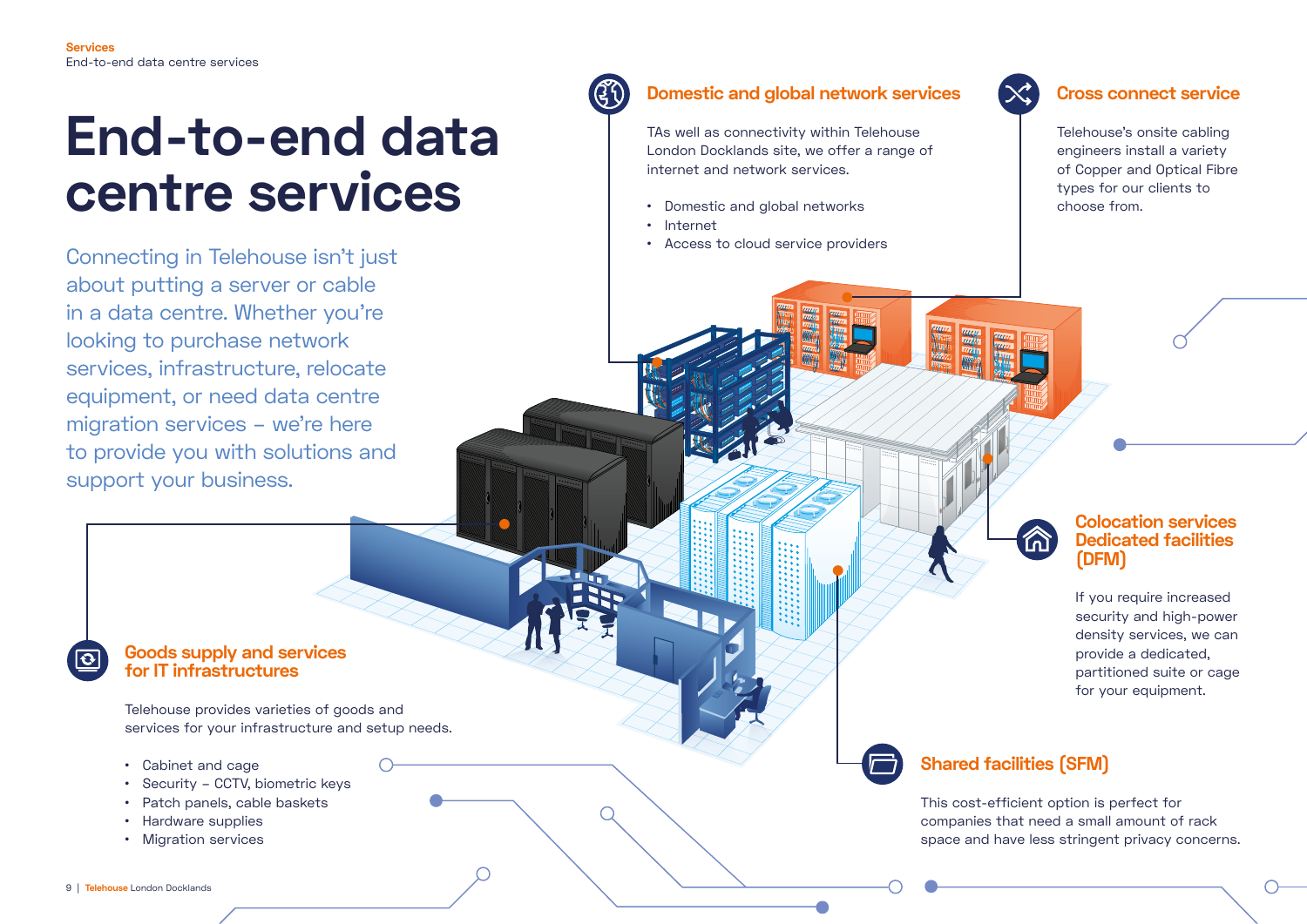### **What our customers say**

### voxility

"Since 2014, Telehouse North is Europe's most well established carrier-neutral data centre, the home to the London Internet Exchange (LINX), and to other major peering exchanges. As a result of this partnership, we have extended our highcapacity network which gives customers greater flexibility in the way they operate and also gives unprecedented advantages by being in the same room with almost all the important networks on the internet."

#### **Maria Sirbu**

**VP of Corporate Communications at Voxility**

### **IKSERVERS**

"The primary reason for being in Telehouse is connectivity. A large proportion of the UK's internet traffic passes through that site, so it was a logical move to have a presence. The pricing is good for our space and the connectivity options are second to none. There is also the fact it's a large facility in the Docklands campus, which allows us to have all the room we need to expand."

#### **Ciaran Power**

**Senior Datacentre Engineer & Technical Sales, UK Dedicated Servers**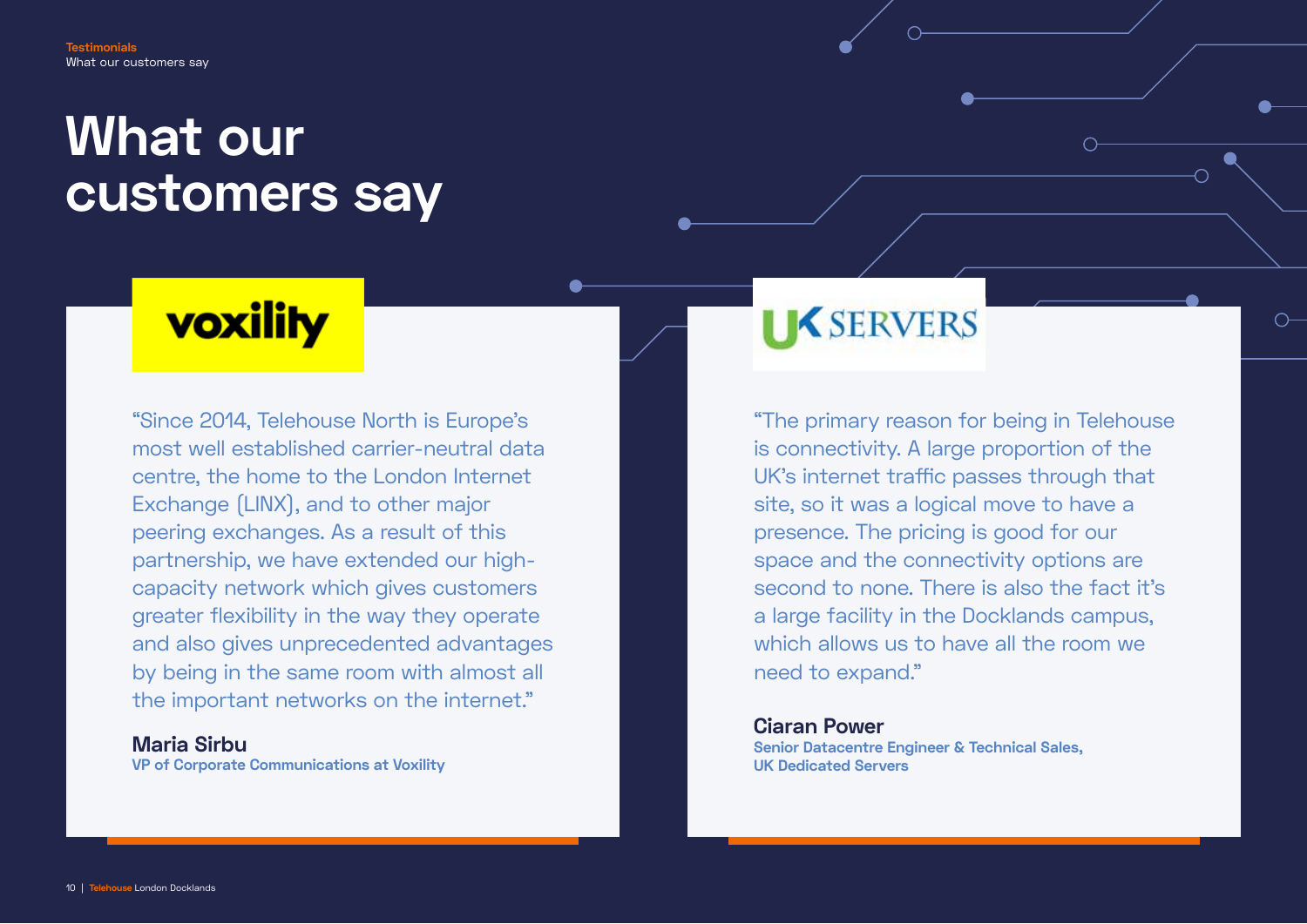### **Make Telehouse a home for your data**

Telehouse is renowned for it's agile and efficient data centre services, with a 24/7 security and remote hands service and the ability to establish cross-connects in a matter of days. To our customers, Telehouse is more than simply a building to store their servers. We are a trusted partner.

Are you ready to join Europe's most connected data centre network?

**Book a meeting with our experts today to discuss your requirements at:**

T: +44 207 512 0550

E: sales@uk.telehouse.net

![](_page_10_Picture_7.jpeg)